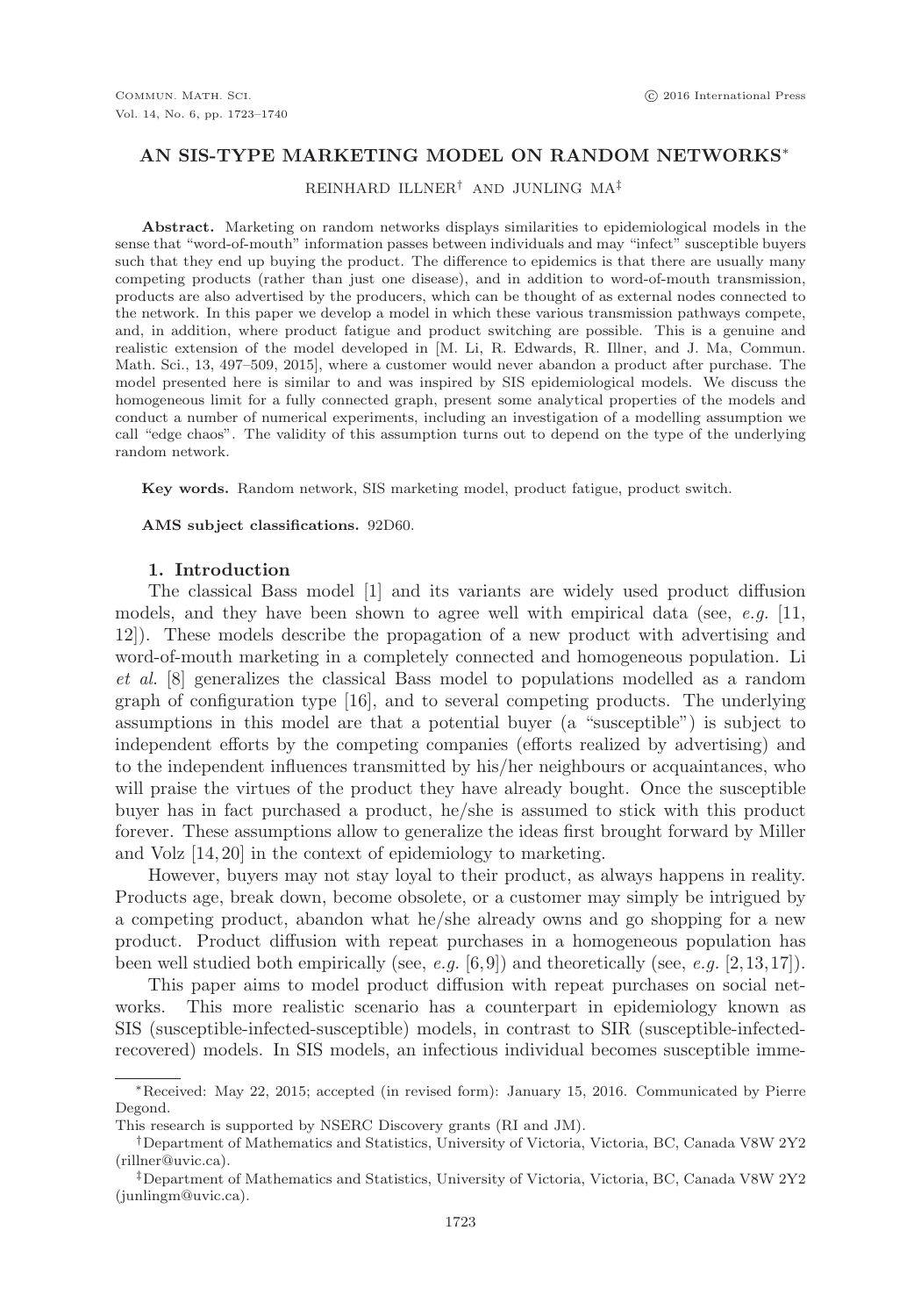diately after recovery; in SIR models, an infectious individual recovers to an immune state. There are two approaches to model SIS disease dynamics. A node based approach (see, e.g.  $[18]$ ) classifies the nodes by their infection status and degrees. However, such a model over-estimates both the growth rate and the equilibrium prevalence  $I(\infty)$  [10], because it ignores the fact that a node has fixed neighbours. Lindquist *et al.* [10] extends this approach by properly accounting for the neighbours available for infection. The resulting effective degree model agrees with the mean of the underlying stochastic process very well, even though it is very complex and difficult to analyse. Lindquist et al. [10] also show that, on a network, epidemics described by SIS models grow faster than epidemics described by SIR models with identical disease parameters. This is because an SIS type disease can transmit multiple times along an edge, while an SIR type disease can transmit at most once. Another approach is edge based, originates from the pair-approximation models (see, e.g.  $|7|$ ). This model is precise on regular random networks (on which all nodes have the same degree), but is less precise on other networks. This approach is extended by House and Keeling [5] using the ideas of the Volz model [20], describing the dynamics of edges as classified by the infection status of the two nodes connected by the edge. Here we adapt the ideas from the House and Keeling model [5] to the marketing problem, with product fatigue ("recovery"), where the recovered customer returns to being a susceptible customer.

Our model is complicated yet uses some contentious simplifying assumptions (in particular something we call "edge chaos", a concept borrowed from the kinetic theory of gases (see Section 2). Without such assumptions, the modelling would become rather intractable, as will be explained in due time. Further, we will assume that a customer who has bought a product will not abandon this product because of aggressive advertising by the competition or by his contacts; rather, we assume that the customer will abandon the product due to general product fatigue (like a car, a computer, or a refrigerator getting so old that it needs to be replaced), and that the customer will then again be susceptible to all competing products. Generalizations to more sophisticated behaviours are certainly possible but will complicate the model further. The survey article [19] offers a comprehensive discussion of the many different factors which enter into the diffusion of products in the marketplace; our work aims to address the issues of advertising, word-of-mouth, competition and product fatigue in a unified manner. Incorporation of some of the additional effects discussed in [19] is an option for future work.

The fundamental idea, similar to the methodology used in the references on epidemiology, is to study edge dynamics on random networks. Our model will investigate changes in edge types depending on the status of neighbouring edges. This is difficult, and it is in this context that an edge chaos assumption enters into our discussion. This is a major difference to the models derived in [8]. For a fully connected graph and  $N \rightarrow \infty$ , ordinary differential equations like the classical Bass model should emerge in the limit, as discussed for the models in [8] in that article.

We design the model for two competing products, similarly to the scenario discussed in [8]. The setup of the model is done in Section 2, and we provide some discussion and analysis. We also present the model for the homogeneous limit (which arises from a fully connected graph as  $N \to \infty$ ). A proof that our model is consistent with this limit is provided in Appendix A. For simplicity this is only done for the case of one product. In the subsequent section we compare predictions of the model with microscopic numerical simulations based on Gillespie's algorithm [3, 4]. The agreement between the two approaches is excellent, although high fluctuations on some types of scale-free ran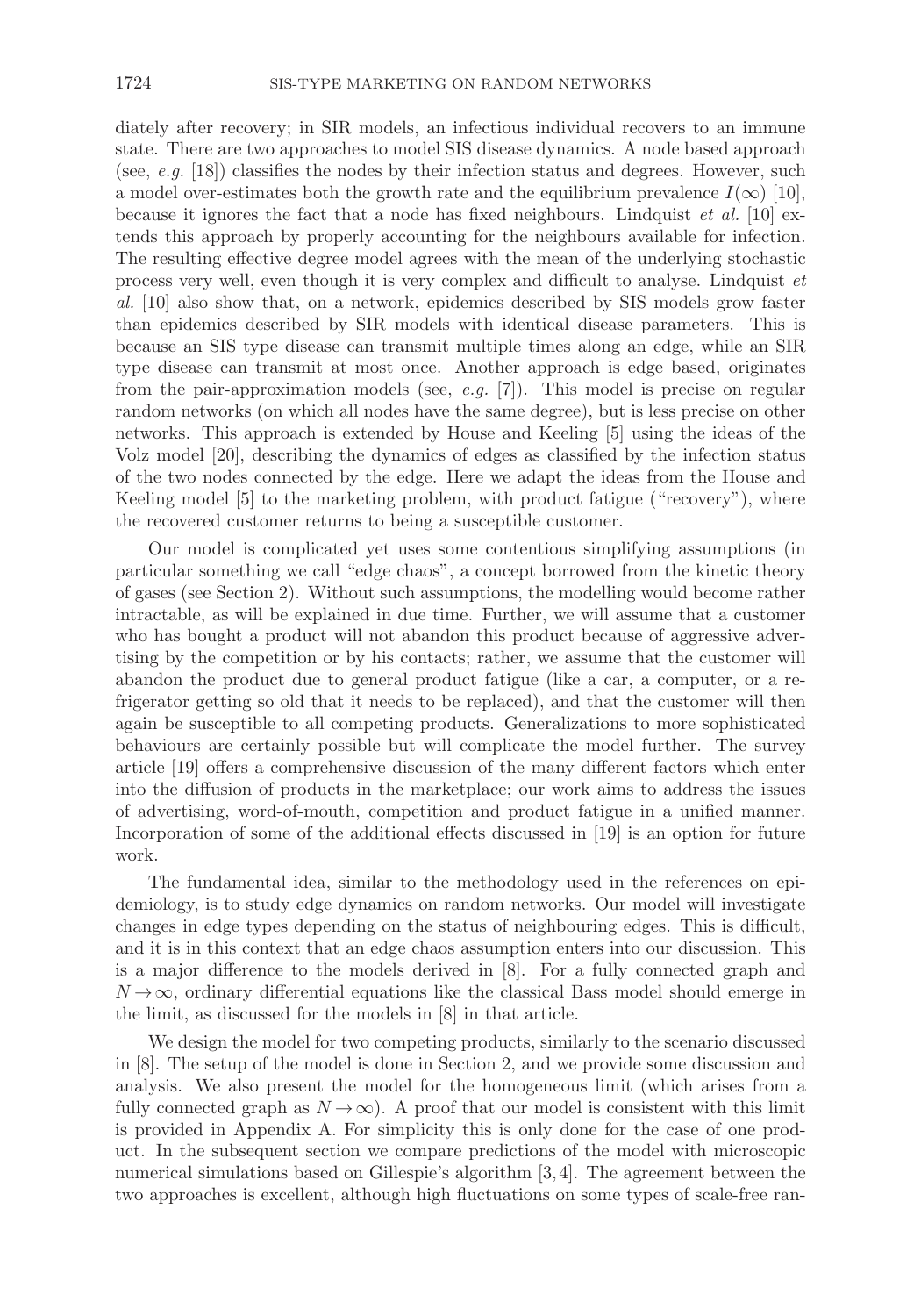dom networks impose limitations on the applicability of the model in such cases. In Section 4 we investigate how the market shares of competing companies depends on the parameters; we present a theorem (Proposition 1) which shows how advertising efforts influence these market shares, provided that the word-of-mouth transmission rates are identical for both products. For a variety of network types we also study the dependence of market shares on network parameters; the homogeneous limit arises naturally in these experiments as a limit case.

The edge chaos assumption is a sore point in our modeling, and we perform a numerical test in which we check whether the assumption holds approximately. Not surprisingly, edge chaos is violated after an initial period; the deviation remains reasonably small for Erdős–Rényi networks, but is significant for our example of scale-free networks. In spite of this deficiency, the agreement between our model predictions and an average of microscopic simulations is very good.

### **2. Prerequisites, notation, and the model**

We consider a population modelled as an undirected random network of configuration type. Such a network is defined as a random graph with N nodes (individuals),where  $N$  is large and a priori not known (in practice,  $N$  is the realistic potential number of customers). The network is completely described by its edge distribution  ${P_k}_{k=0,1,2,...}$ , where  $P_k$  is the probability that a randomly chosen node has degree k, i.e., has k neighbours.

For the marketing context we assume that each node (individual) is connected to two competing companies, denoted as  $A$  and  $B$ , which can "reach" the individual via advertising. Each company has therefore N connections into the network. The (unique) products of  $A$  and  $B$  will simply be denoted by  $A$  and  $B$  as well. For convenience we label individuals as  $S = S(t)$  (susceptible, has not bought either product), or as  $A = A(t)$ or  $B = B(t)$  if the individual has bought A or B, respectively. Assuming that no one will buy both products, we immediately get the conservation equation

$$
S(t) + A(t) + B(t) = N.
$$

If we define  $S_k$  as the number of all susceptibles with degree k we have  $S = \sum_{k=0}^{\infty} S_k$ . If nobody has bought a product at time 0 we have the initial conditions  $S_k(0)$  =  $P_kN,S(0) = N$ . Similarly, defining  $N_k$ ,  $A_k$ , and  $B_k$  in the obvious way, we have

$$
S_k + A_k + B_k = N_k,
$$

with  $N_k = NP_k$ . The random graph structure enters at this point. We have suppressed the dependence on  $t$  and will continue to do this in the sequel, but the initial conditions are  $A_k(0) = B_k(0) = 0$  for all k.

To summarize the small notational abuse implied by the above: A and B denote two competing companies, their (unique) products, and the number of individuals that hold product A or B at a given time. We will assume that nobody will hold both products at the same time.

Marketing the products  $A$  and  $B$  involves both direct advertising and word-of-mouth "transmission". In order to incorporate the structure of the network we will keep track of the status of edges. Even though the social network is assumed to be undirected, we assume that each edge consists of two directed edges of opposite direction to keep track of who markets to whom, pointing from *source* to *target*. These directed edges are denoted by pairs like SS, SA, AS, BA, AA, etc. The first letter will always denote the state of the target, the second the state of the source.  $M_{SS}$  will be the number of all directed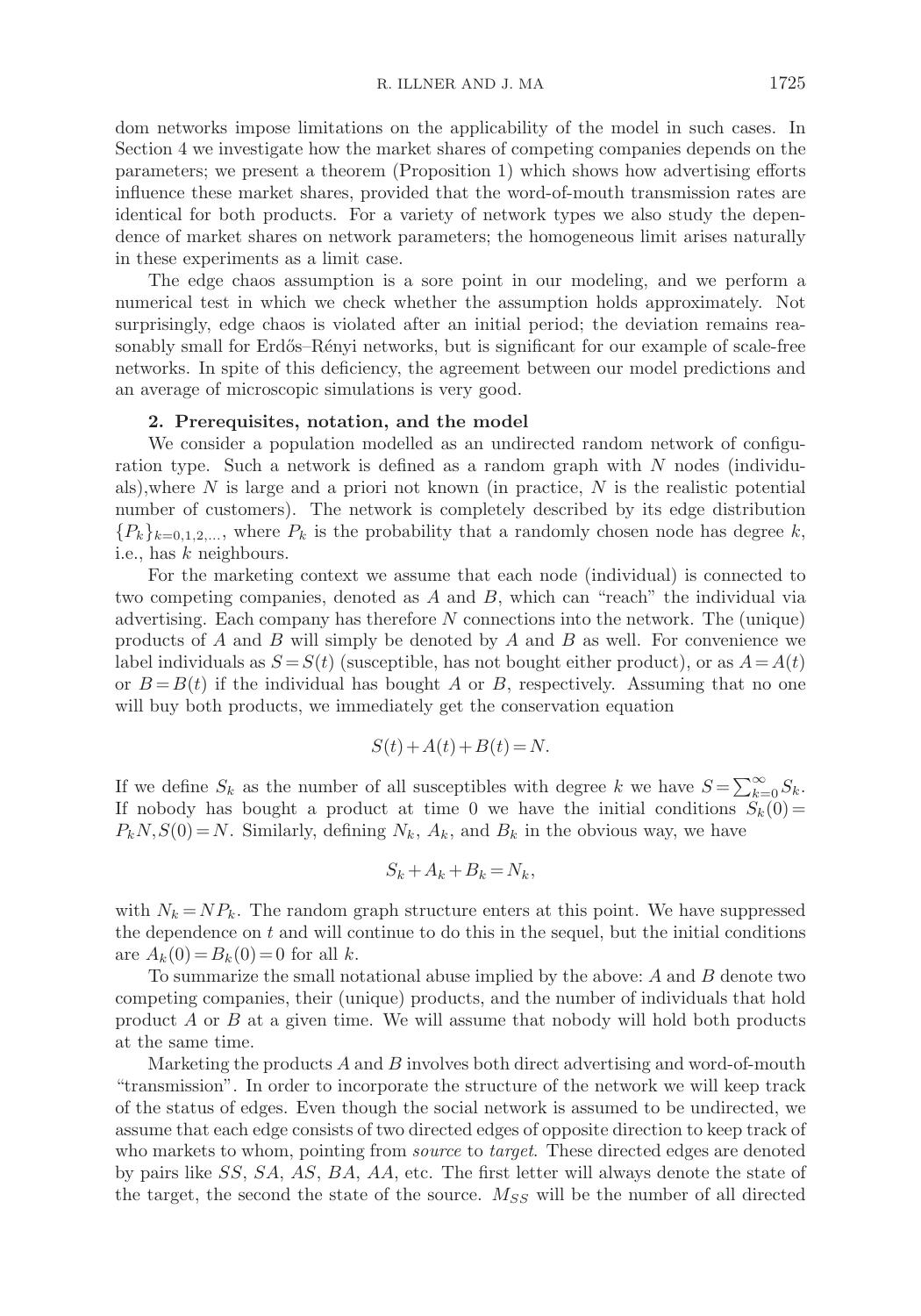edges with susceptible target and source; note that this number is twice the number of SS-edges, as each edge is counted twice in opposite directions. Similarly, we define  $M_{AS}, M_{SA}, M_{SB}, M_{BA}$ , etc. Note that transmission (advertising) under consideration can occur across  $M_{SA}$  but not across  $M_{AS}$  edges, (because A can transmit to S but not vice versa). However, we have  $M_{SA} = M_{AS}$  because they count the same edges. Similarly,  $M_{SB} = M_{BS}$  and  $M_{AB} = M_{BA}$ .

Further,  $M<sub>S</sub>$  denotes the number of edges with target S. Hence

$$
M_S = \sum_{k=0}^{\infty} kS_k = M_{SS} + M_{SA} + M_{SB}.
$$
 (2.1)

Similarly,

$$
M_A = \sum_{k=0}^{\infty} k A_k = M_{AS} + M_{AA} + M_{AB},
$$
\n(2.2)

$$
M_B = \sum_{k=0}^{\infty} k B_k = M_{BS} + M_{BA} + M_{BB}.
$$
 (2.3)

We denote by  $\beta_A$  (and  $\beta_B$ ) the transmission rates from A (B) buyers to susceptible nodes along an edge.  $\beta_A$  and  $\beta_B$  are assumed constant and positive. They could in principle be time- or state-dependent. In contrast, the per capita "conversion rates" of susceptibles due to outside advertising by companies  $A$  and  $B$  will be denoted by  $\alpha_A, \alpha_B$ . We also take them constant, but in optimal advertising strategies they will certainly vary with time. Define further

$$
p_A := \frac{M_{SA}}{M_S}, \quad p_B := \frac{M_{SB}}{M_S}.
$$
\n
$$
(2.4)
$$

These are the probabilities that an edge with target S has source in A or B, respectively.

A last feature which we implement into our model is "recovery". Here this means that the products A and B have a finite lifespan (this could be due to technical innovation (the product becomes obsolete), tiredness of the buyer, or malfunction). For simplicity, we assume that there is a constant "recovery" rate  $\gamma > 0$ , same for A,B, such that owners of  $A$  or  $B$  recover to join class  $S$  at this rate. As mentioned in the introduction, this is quite simplistic and may be modified in future refinements of the model.

These assumptions naturally lead to a first set of equations for the evolution of  $S_k$ ,

$$
\frac{d}{dt}S_k = -\beta_A p_A k S_k - \beta_B p_B k S_k - \alpha_A S_k - \alpha_B S_k + \gamma (A_k + B_k). \tag{2.5}
$$

While this equation is linear in terms of the unknowns  $S_k, A_k, B_k$ , it is the appearance of the  $p_A, p_B$ , defined in terms of the unknowns  $M_{SA}$  etc., which introduces nonlinearity into the system. As  $A_k + B_k = N_k - S_k$ , the equation implicitly contains the edge distribution via  $N_k = NP_k$ .

Similarly,

$$
\frac{d}{dt}A_k = \beta_A p_A k S_k + \alpha_A S_k - \gamma A_k,
$$
  

$$
\frac{d}{dt}B_k = \beta_B p_B k S_k + \alpha_B S_k - \gamma B_k.
$$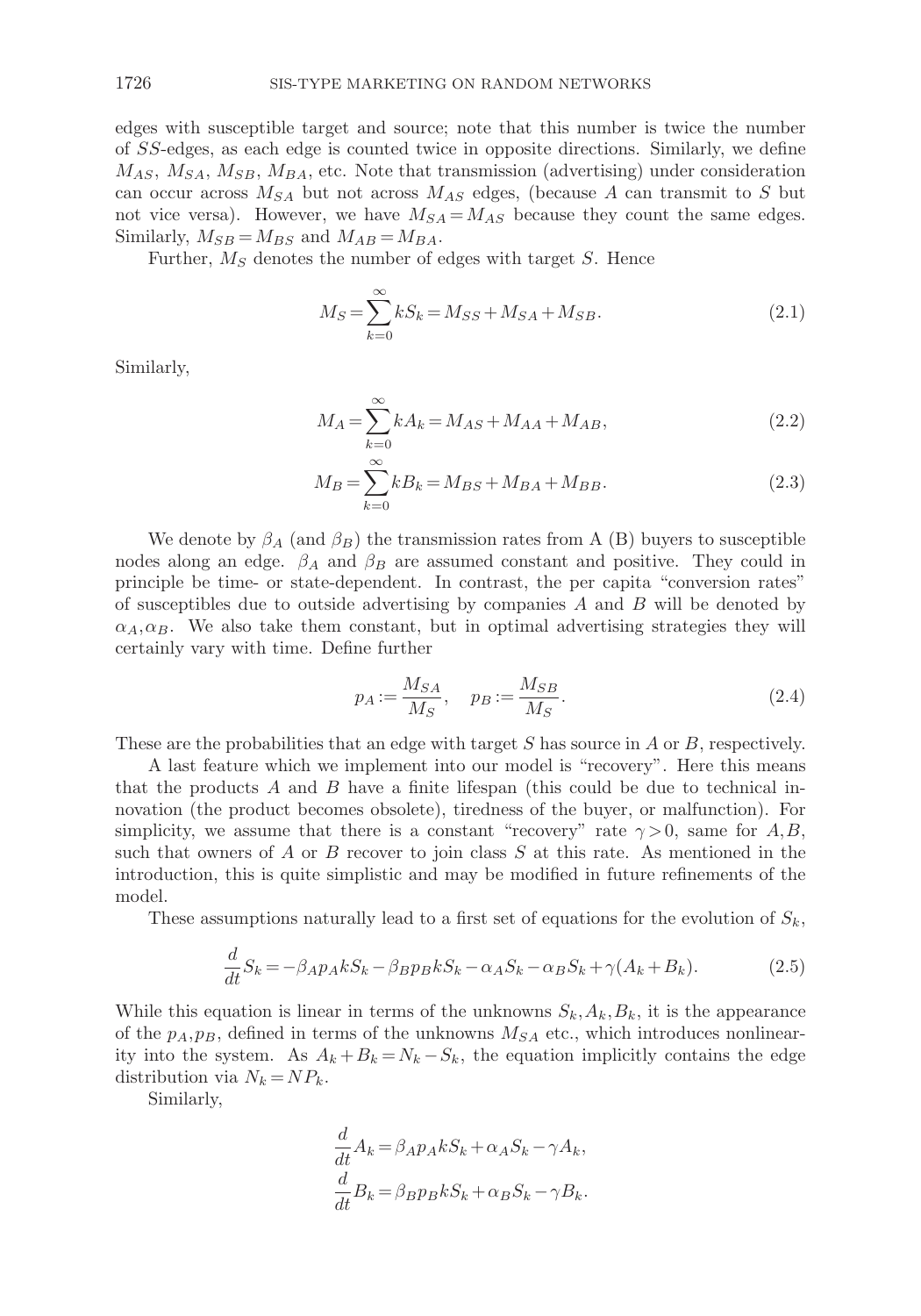As mentioned earlier, the initial conditions will be  $S_k(0) = P_kN$ ,  $A_k(0) = B_k(0) = 0$ , and  $p_A(0) = p_B(0) = 0$ .

Summing over k and using  $\sum A_k = A$ ,  $\sum B_k = B$ ,  $p_A M_S = M_{SA}$ , and  $p_B M_S = M_{SB}$ give

$$
\frac{d}{dt}A = \beta_A M_{SA} - \gamma A + \alpha_A S,\tag{2.6}
$$

$$
\frac{d}{dt}B = \beta_B M_{SB} - \gamma B + \alpha_B S.
$$
\n(2.7)

Similarly,

$$
\frac{d}{dt}M_A = \sum_k k \frac{dA_k}{dt} = \beta_A p_A \sum_k k^2 S_k + \alpha_A M_S - \gamma M_A,\tag{2.8}
$$

$$
\frac{d}{dt}M_B = \sum_k k \frac{dB_k}{dt} = \beta_B p_B \sum_k k^2 S_k + \alpha_B M_S - \gamma M_B.
$$
\n(2.9)

with  $M_A(0) = M_B(0) = 0$ ,  $M_S(0) = \sum_k k S_k(0) = N \sum_k k P_k$ . The number N of nodes is considered constant; it can of course be scaled out of the equations by considering fractions of susceptibles, A-buyers, B-buyers, and different types of edges rather than numbers. The values of the  $S_k$  are needed in the remainder of the model setup, as seen in the sequel.

Deriving equations for the numbers of different types of arcs is more involved and will require some fairly strong assumptions. In particular, we need the concept of the "average excess degree" of a susceptible node after following an edge (this node could be source or target). Specifically, observe that  $\sum_{k=0}^{\infty} kS_k$  is the total number of edges starting from a susceptible. Hence, if we follow an edge and arrive at a node of class  $S$ , the probability that this node has j edges is  $jS_j/\sum_{k=0}^{\infty} kS_k$ . (this expression reflects the fact that it is proportionally more likely to reach nodes with more edges if one follows an edge). The average excess degree E of such nodes is then

$$
E := \sum_{j=1}^{\infty} (j-1) \frac{jS_j}{\sum_{k=0}^{\infty} kS_k}.
$$
\n(2.10)

The factor  $j-1$  appears here because the edge we followed is not counted. This  $E$  clearly depends on the  $S_k$ , but for ease of notation we suppress this dependency in our formulas. E involves only the  $S_k$  because nodes of type A or B cannot be changed by neighbours; they can recover, but our assumptions are that the recovery does not depend on the neighbouring nodes. For (2.10) to be meaningful, we assume that

$$
\sum_{j=1}^{\infty} (j-1) \frac{jP_j}{\sum_{k=0}^{\infty} kP_k} < \infty. \tag{2.11}
$$

Also, observe that from the definition

$$
p_A M_{SB} = p_B M_{SA}.\tag{2.12}
$$

The dynamics of  $M_{SA}$  involves no fewer than 10 terms on the right hand side. Here is the equation.

$$
\frac{d}{dt}M_{SA}=-\underbrace{\beta_A M_{SA}}_{1}-\underbrace{\gamma M_{SA}}_{2}+\underbrace{\gamma M_{AA}}_{3}+\underbrace{\gamma M_{BA}}_{4}
$$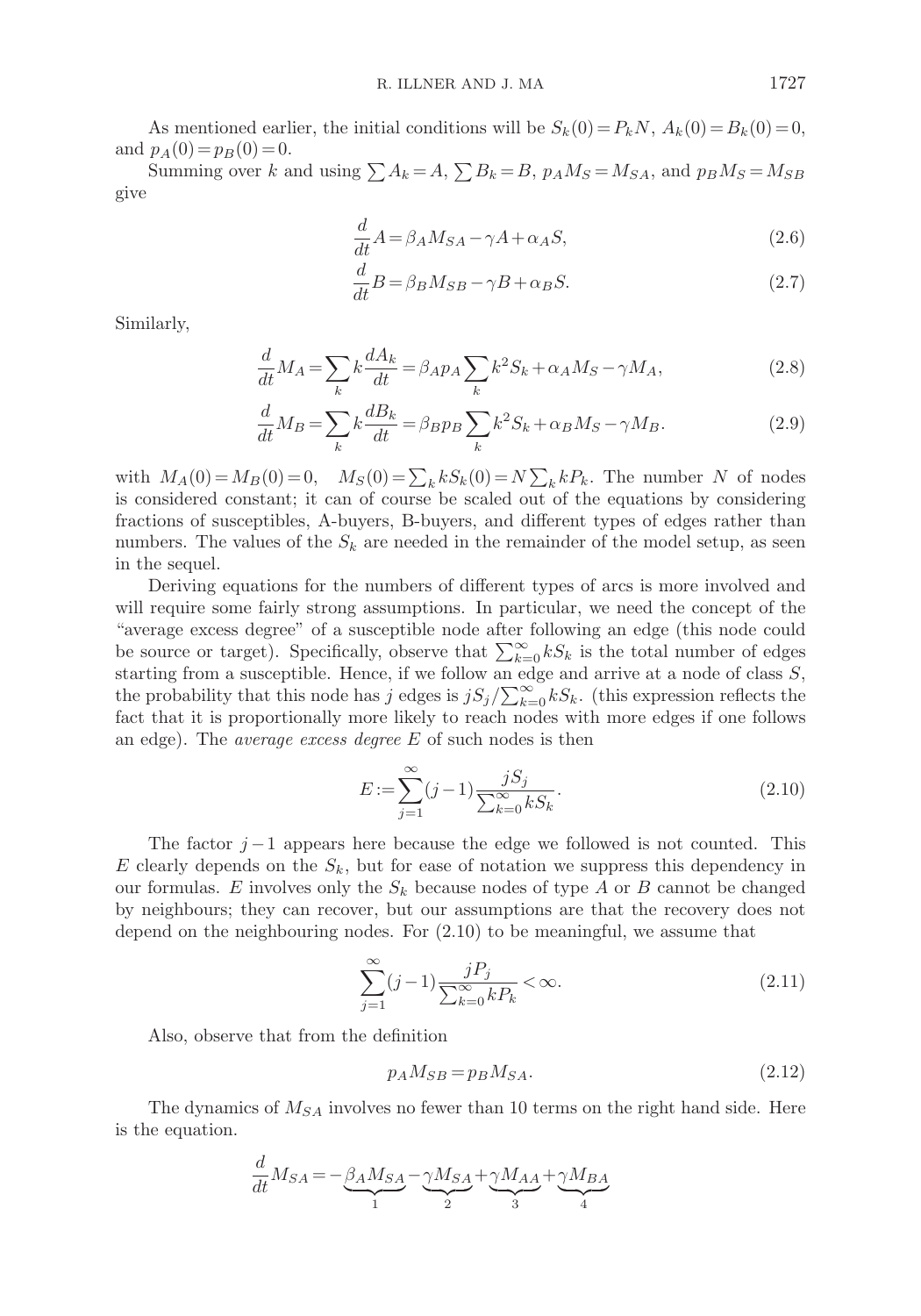$$
+\underbrace{\beta_A E p_A M_{SS}}_{5} - \underbrace{\beta_B E p_B M_{SA}}_{6} - \underbrace{\beta_A E p_A M_{SA}}_{7}
$$
\n
$$
+\underbrace{\alpha_A M_{SS}}_{8} - \underbrace{\alpha_A M_{SA}}_{9} - \underbrace{\alpha_B M_{SA}}_{10}.
$$
\n(2.13)

A chart illustrating the meaning of these 10 numbered gain and loss terms on the righthand side that represent the flows of edges to and from the  $M_{SA}$  class is shown in Figure 2.1. We discuss these numbered terms one at a time. Terms 1–4 are easily



FIG. 2.1. A flow chart for the gain and loss of the edges in the  $M_{SA}$  class (for edges  $S \leftarrow A$ , pointing from the source node A to the target node  $S$ ), whose dynamics is given in  $(2.13)$ . The circled number on each flow corresponds to the such numbered term in  $(2.13)$ . Flows 2, 3, and 4 represent gains and losses due to recovery of a buyer on one end of an edge; flows 8, 9, and 10 represent the gains and losses due to the conversion of a susceptible to a buyer by advertisement; the other flows represent the conversion of a susceptible to a buyer by word-of-mouth.

understood. First, an arc of type  $SA$  can leave this class because the target end  $(S)$ is recruited (infected) by the source. Second, the source  $(A)$  might recover, and the arc leaves the class. Third and fourth, the target might have been of type A or B and recovered, thus adding to the class SA.

Terms 5–7 are a lot harder to explain and include, in fact, an "edge chaos" assumption. For example, let us focus on the gain term 5: This term is there because an arc of type  $M_{SS}$  can turn into type  $M_{SA}$  because its source can be converted into type A by another neighbour; such neighbours are available with average excess degree E (as defined above) and are of type A with probability  $p<sub>A</sub>$  (this latter statement is a hidden independence (chaos) assumption; it is not automatically given that if we follow an SS edge from target to source, then neighbours of the source will be type  $A$  with probability  $p_A$ ; making this assumption means that we neglect possible correlations between the edges.)

Similarly, terms 6 and 7 are present because the target  $S$  in an  $SA$  arc could be recruited (or infected) by edges other than the source, and such edges could be of type A or B. The terms  $4-7$  can be written in alternate ways by using equation  $(2.12)$ . Again, hidden chaos assumptions are made here, to be avoided only at the expense of going to much more complicated models, where two-arc distribution densities would have to be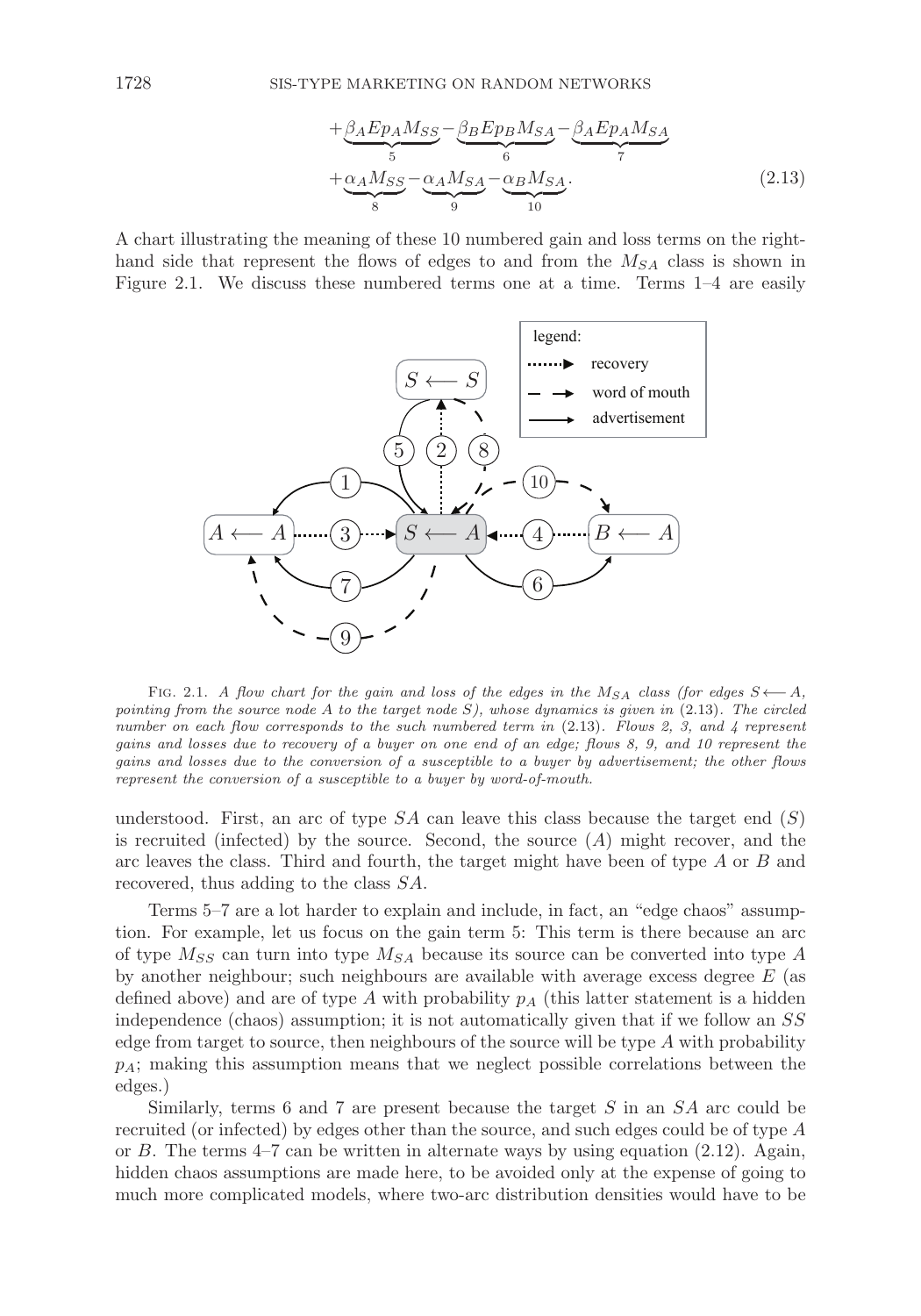introduced, and the model would lose closure.

Terms 8–10 are much simpler: Term 8 is present because the source of an arc of type SS may be recruited externally by advertising, adding the arc to class  $M_{SA}$ . Similarly, terms 9 and 10 are present because the target of an arc of type SA may be recruited by company A or B, moving the arc into class  $M_{AA}$  or  $M_{BA}$ , respectively.

The initial conditions for the quantities appearing in this and subsequent equations are

$$
\begin{aligned} M_{SA}(0)=&\,0,M_{SB}(0)=0,M_{AA}(0)=0,\\ M_{BB}(0)=&\,0,M_{AB}(0)=0, \end{aligned}
$$

and

$$
M_{SS}(0) = M_S(0) - M_{SA}(0) - M_{SB}(0) = N \sum k P_k.
$$

A corresponding equation, with the same caveats, holds for  $M_{SB}$ . Because of the symmetry between  $A$  and  $B$ , this equation can be derived by exchanging  $A$  and  $B$  in (2.13).

$$
\frac{d}{dt}M_{SB} = -\beta_B M_{SB} - \gamma M_{SB} + \gamma M_{BB} + \gamma M_{AB}
$$

$$
+\beta_B E p_B M_{SS} - \beta_A E p_A M_{SB} - \beta_B E p_B M_{SB}
$$

$$
+\alpha_B M_{SS} - \alpha_B M_{SB} - \alpha_A M_{SB}.
$$
(2.14)

We further recall that  $M_S = \sum kS_k$ . This means, from the equations for  $S_k$ , we know the dynamics of  $M_S$ , and as  $M_{SS} = M_S - M_{SA} - M_{SB}$ ,

$$
M_{SS} = \sum_{k} kS_k - M_{SA} - M_{SB}.
$$
\n(2.15)

We do not need to write equations for  $M_{AS}$  and  $M_{BS}$ , because  $M_{AS} = M_{SA}$ , and  $M_{SB} = M_{BS}$ .

It remains to derive equations for  $M_{AA}$ ,  $M_{BB}$ , and  $M_{AB}$  (which also gives  $M_{BA}$ ). We begin with  $M_{AB}$ , as the other two can be derived from it similarly to the derivation of  $M_{SS}$ .

$$
\frac{d}{dt}M_{AB} = -\underbrace{2\gamma M_{AB}}_{1} + \underbrace{\beta_A E p_A M_{SB}}_{2} + \underbrace{\beta_B E p_B M_{SA}}_{3}
$$
\n(2.16)

$$
+\underbrace{\alpha_B M_{AS}}_{4} + \underbrace{\alpha_A M_{BS}}_{5}
$$
\n(2.17)

Term 1 here is present because either end of the edge can recover (hence the factor 2); terms 2 and 3 are present because the S-end of an SB- or a SA-edge may become recruited by another neighbour (with the previous caveats regarding independence). And last, terms 4 and 5 account for external recruitment (by advertisements) of the S-end of SA- and SB-edges. To close the equations, we need the following from (2.2) and (2.3).

$$
M_{AA} = M_A - M_{AS} - M_{AB} = \sum_{k} k A_k - M_{SA} - M_{AB},
$$
\n(2.18)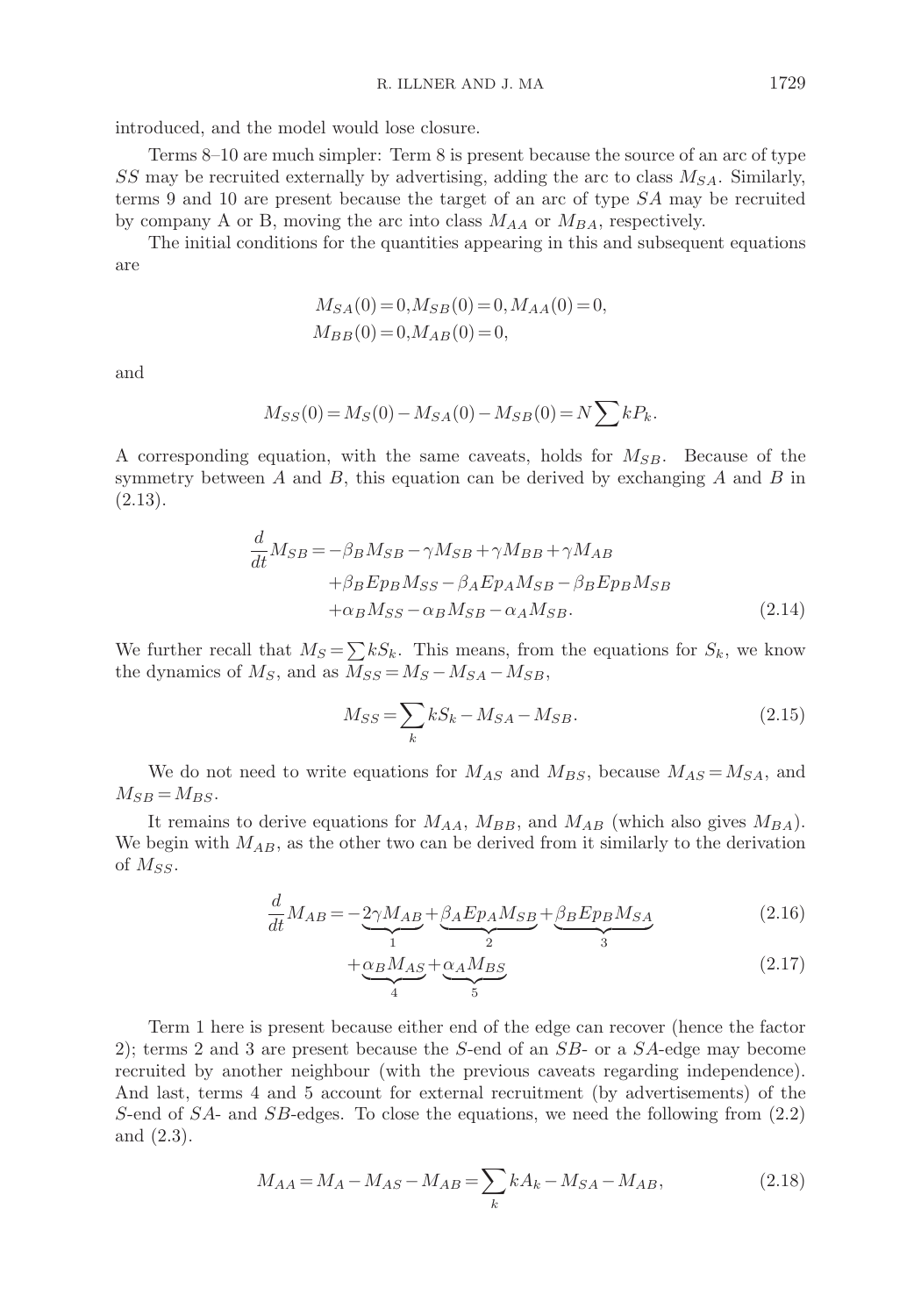$$
M_{BB} = M_B - M_{BS} - M_{BA} = \sum_{k} k B_k - M_{SB} - M_{AB}.
$$
\n(2.19)

In summary, the full model consists of the following equations:

$$
M_S = \sum_{k=0}^{\infty} k S_k; E = \frac{\sum_{j=1}^{\infty} (j-1) j S_j}{M_S};
$$
\n(2.20a)

$$
\frac{d}{dt}S_k = -\beta_A p_A k S_k - \beta_B p_B k S_k - \alpha_A S_k - \alpha_B S_k + \gamma (N_k - S_k); \tag{2.20b}
$$

$$
\frac{d}{dt}A = \beta_A M_{SA} - \gamma A + \alpha_A S; \tag{2.20c}
$$

$$
\frac{d}{dt}B = \beta_B M_{SB} - \gamma B + \alpha_B S; \tag{2.20d}
$$

$$
\frac{d}{dt}M_A = \beta_A p_A \sum_k k^2 S_k + \alpha_A M_S - \gamma M_A; \tag{2.20e}
$$

$$
\frac{d}{dt}M_B = \beta_B p_B \sum_k k^2 S_k + \alpha_B M_S - \gamma M_B;
$$
\n(2.20f)

$$
\frac{d}{dt}M_{SA} = -\beta_A M_{SA} - \gamma M_{SA} + \gamma (M_A - M_{SA})
$$
  
+  $\beta_A E p_A M_{SS} - \beta_B E p_B M_{SA} - \beta_A E p_A M_{SA}$   
+  $\alpha_A M_{SS} - \alpha_A M_{SA} - \alpha_B M_{SA}$  (2.20g)

$$
\frac{d}{dt}M_{SB} = -\beta_B M_{SB} - \gamma M_{SB} + \gamma (M_B - M_{SB})
$$

$$
+ \beta_B E p_B M_{SS} - \beta_A E p_A M_{SB} - \beta_B E p_B M_{SB}
$$

$$
+ \alpha_B M_{SS} - \alpha_B M_{SB} - \alpha_A M_{SB}
$$
(2.20h)

$$
\frac{d}{dt}M_{AB} = -2\gamma M_{AB} + \beta_A E p_A M_{SB} + \beta_B E p_B M_{SA}
$$

$$
+ \alpha_B M_{SA} + \alpha_A M_{SB}.
$$
\n(2.20i)

**2.1. The homogeneous mixing limit.** In the limit of a homogeneous mixing population, i.e., on a complete graph, our model becomes

$$
S' = -\lambda_A \frac{AS}{N} - \lambda_B \frac{BS}{N} - \alpha_A S - \alpha_B S + \gamma A + \gamma B,
$$
\n(2.21a)

$$
A' = \lambda_A \frac{AS}{N} + \alpha_A S - \gamma A,\tag{2.21b}
$$

$$
B' = \lambda_B \frac{BS}{N} + \alpha_B S - \gamma B. \tag{2.21c}
$$

Here  $S$ ,  $A$ , and  $B$  are the number of potential buyers, the buyers of product  $A$ , and the buyers of product B, and  $S + A + B = N$  is the population size;  $\lambda_A = \beta_A(N-1)$  and  $\lambda_B = \beta_B(N-1)$  is the per capita word-of-mouth transmission rate. We need to assume that  $\lambda_A$  and  $\lambda_B$  have a limit as  $N \to \infty$ . The edge dynamics becomes simple in this limit, because  $M_{SA} = SA$ . In Appendix A we show the proof for a single product model, but the same technique is easily extended to our full model (2.20).

## **3. Comparison with stochastic simulations**

Our model aims to describe, in simplified terms, the following stochastic marketing process. On a random network, each node is labelled by its buyer status: a potential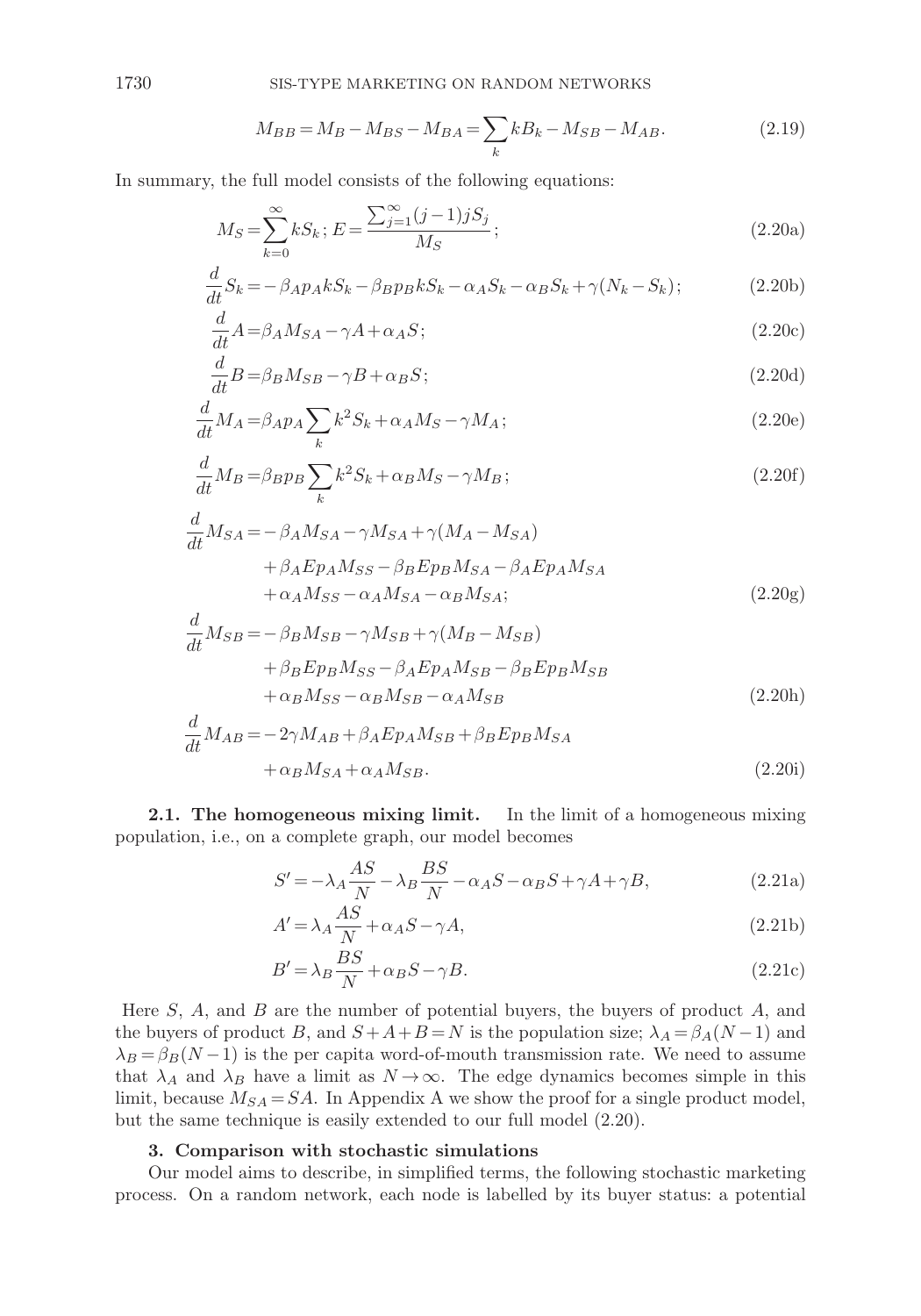buyer (or susceptible, denoted as  $S$ ), a product A buyer (denoted as  $A$ ), or a product B buyer (denoted as B). The status transition in the absence of word-of-mouth contact is described by the following matrix (which rows and columns are in the order of  $S$ ,  $A$ , and  $B$ ).

$$
T = \begin{bmatrix} -\alpha_A - \alpha_B & \alpha_A & \alpha_B \\ \gamma & -\gamma & 0 \\ \gamma & 0 & -\gamma \end{bmatrix}.
$$

The first row here represents the conversion from an  $S$  node to either  $A$  or  $B$  by advertisement, the second row represents that an A-node recovers (i.e., loses the buyer status) and becomes an S node. That last row represents the recovery process of a B node. Along each edge connected to an A source node (or a B source node), contact events occur as a Poisson process with rate  $\beta_A$  (or  $\beta_B$ ). Upon contact, if the target node is an  $S$  node, the target is converted to  $A$  (or  $B$ ). Otherwise the contact event is ignored. The contact process along an edge stops when the source node recovers.

We use the Gillespie method  $[3, 4]$  to simulate this stochastic process. A realization of the random network is generated from the configuration model as described in [15]. This model needs a given degree distribution and a given number of nodes. For each node, a random number  $k$  is drawn from the distribution and assigned as its degree. Then k stubs (half edges) are attached to the node. Two random stubs that are not from the same node or nodes that are already neighbours are randomly selected and connected to form an edge. This connection process is repeated until no such edges can be formed. Leftover stubs are discarded.

Each node is initially labelled S. On a realization of the random network, 100 simulations are conducted, and their averages are compared with the solutions of our differential equation model. The degree distribution in our model is computed from the randomly generated network.

Our experiments are for Poisson (also known as Erdős–Rényi) networks  $(P_k =$  $\frac{\lambda^k}{k!}e^{-\lambda}$ ) where the expectation and variance of connections are both  $\lambda > 0$ . These arise in the limit  $N \to \infty$  if each pair of nodes has identical probability  $p = \lambda/N$  of being connected. Other relevant examples are so-called scale-free networks with  $P_k = Ck^{-r}$ . (C is a normalizing constant). These latter networks are popular in epidemiological and social applications and arise when nodes are added to a growing network and new edges attach to an existing node with a probability proportional to its degree: more popular nodes attract more connections. Depending on the parameter  $r$  and the size of  $N$ , the expected number of edges and their variance can be huge. For example, with  $r = 2$  and  $N = \infty$  the expected value  $\langle k \rangle$  is infinite!

Figure 3.1 shows that, on randomly generated Poisson and scale-free networks with  $N = 10<sup>4</sup>$  nodes, our model is in excellent agreement with the ensemble average of the stochastic simulations. The minimum degree of the scale-free network was chosen to be 2 to avoid isolated components.

Figure 3.2 shows that, on a scale-free network with exponent  $r = 3$ , with average degree  $\langle k \rangle = 3.2$  and variance Var $[k] = 17$ , the stochastic simulations behave similarly to their mean shown in Figure 3.1. However, on a scale-free network with exponent  $r = 2$ , with  $\langle k \rangle = 10$  and Var $[k] = 3144$ , the stochastic simulations show huge variances around their mean. We conclude that, on such a scale-free network, the ensemble mean is not a reliable representation of the behaviour of the stochastic marketing process. In fact, our simulations suggest that the large variance of such a network makes reliable predictions of market penetration by products almost impossible.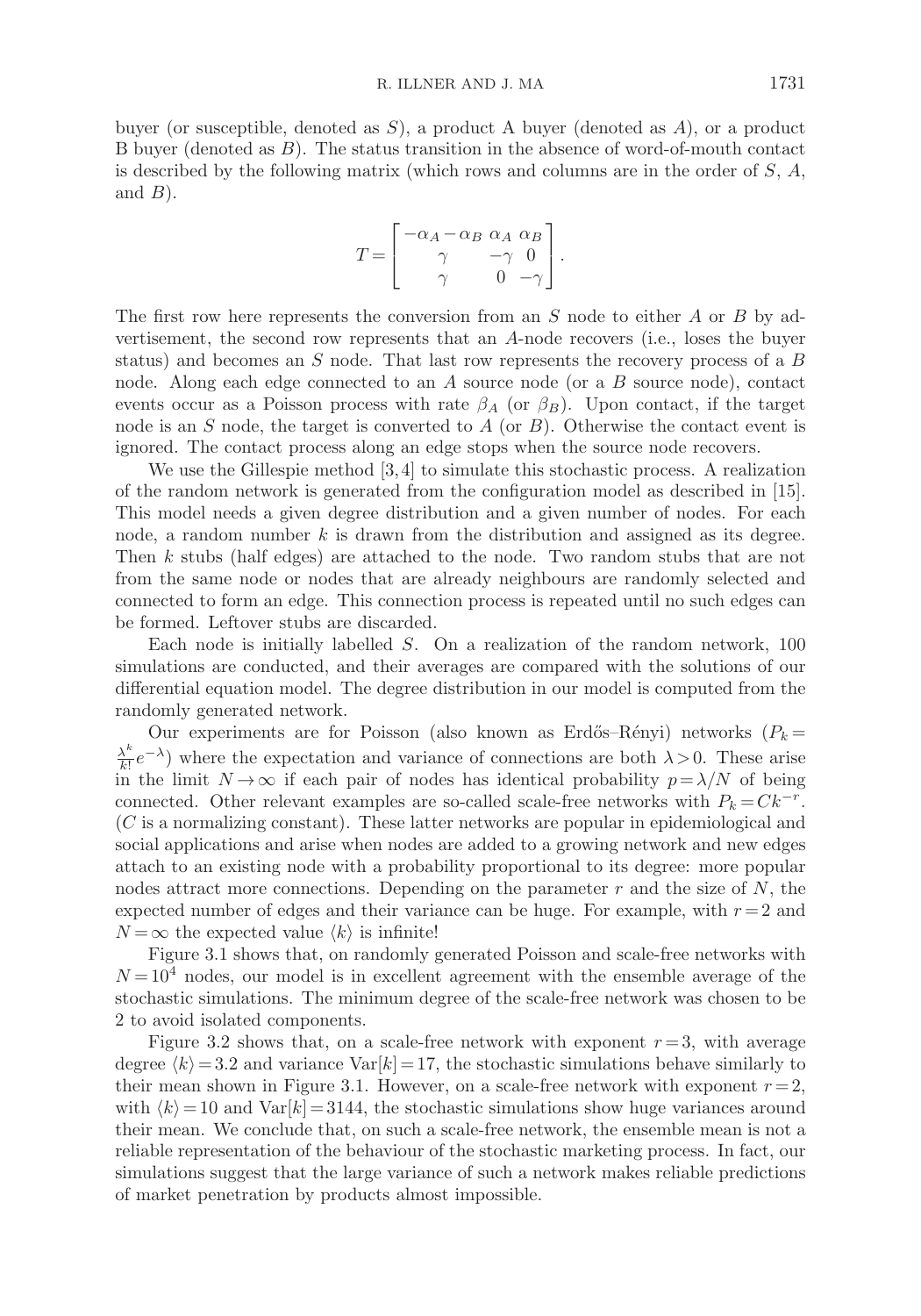

Fig. 3.1. The comparison of the ensemble average of 100 stochastic simulations (symbols) and the solution of the ODE model (lines) on a Poisson network with average degree  $\langle k \rangle = 5$ , and a scale-free network with exponent  $r = 3$  and minimum degree 2 (to avoid isolated pairs). Both networks have  $10^4$ nodes. The parameters are  $\beta_A = \beta_B = 1$ ,  $\gamma = 1$ ,  $\alpha_A = 0.01$ ,  $\alpha_B = 0.02$ .



Fig. 3.2. The comparison of 100 stochastic simulations on two scale-free networks. Both networks  $contain 10<sup>4</sup> nodes, and have minimum degree 2 to avoid isolated components. The exponents of the$ power-law degree distributions are  $r=2$  and  $r=3$ , respectively. The marketing parameters are the same as in Figure 3.1.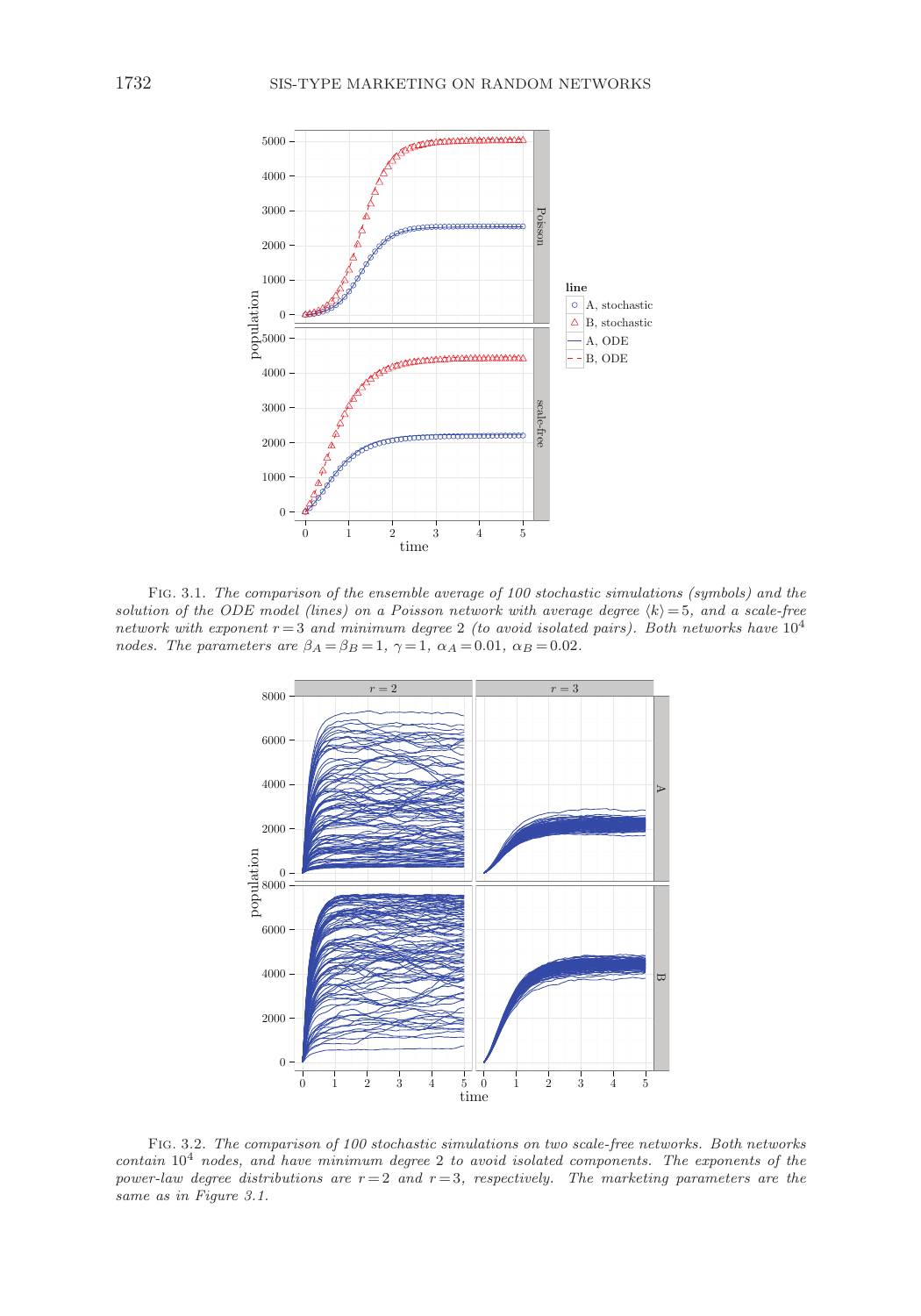### **4. Market share**

**4.1. Dependence on marketing parameters.** We begin with a remark on the elementary case where there is no word-of-mouth effect. In this case, the word-ofmouth network becomes irrelevant, and our model reduces to the much simpler linear system

$$
\frac{d}{dt}S = -(\alpha_A + \alpha_B)S + \gamma(A + B)
$$
\n(4.1)

$$
\frac{d}{dt}A = \alpha_A S - \gamma A\tag{4.2}
$$

$$
\frac{d}{dt}B = \alpha_B S - \gamma B\tag{4.3}
$$

and it is straightforward to compute the asymptotic values of  $S, A, B$  as

$$
S_{\infty} = \frac{\gamma N}{\alpha_A + \alpha_B + \gamma}, \quad A_{\infty} = \frac{\alpha_A N}{\alpha_A + \alpha_B + \gamma}, \quad B_{\infty} = \frac{\alpha_B N}{\alpha_A + \alpha_B + \gamma}.
$$
 (4.4)

These are stable steady solutions of the simplified model. Let  $q = \alpha_B/\alpha_A$ , then  $B(\infty)$  =  $qA(\infty)$ . In fact, since  $\frac{d}{dt}(qA-B) = -\gamma(qA-B)$ , starting with  $A(0) = B(0) = 0$ ,  $qA(t) =$  $B(t)$  for all  $t\geq0$ . We have similar results for the network Bass model [8], provided that  $\beta_A = \beta_B$ . Given that the recovery rate  $\gamma$  is the same for both products, our model (2.20) show the same behavior.

PROPOSITION 4.1. If  $\beta_A = \beta_B$  and  $\alpha_B = q\alpha_A$ , then the solution of the full model with initial conditions  $B(0) = A(0) = 0$  satisfies  $B(t) = qA(t)$  and  $M_{SB}(t) = qM_{SA}(t)$ .

The figures in the previous section show an example for this case  $(q=2)$ . The proof of the proposition is a tedious but elementary calculation, which is given in Appendix B.



FIG. 4.1. The dependency of the equilibrium market share of product A on  $\beta_A$ . Here  $\beta := \beta_A = \beta_B$ ,  $\alpha_A = 0.2$ ,  $\alpha_B = 0.1$ ,  $\gamma = 1$ . The network is the same used in Figure 3.1.

The formulas (4.4) provide a baseline for studying the effect of word-of-mouth recruitment on the equilibrium market share. For simplicity, we keep  $\beta_A = \beta_B$ , and so knowledge of  $A(\infty)$  yields both  $S(\infty)$  and  $B(\infty)$  by Proposition 4.1 and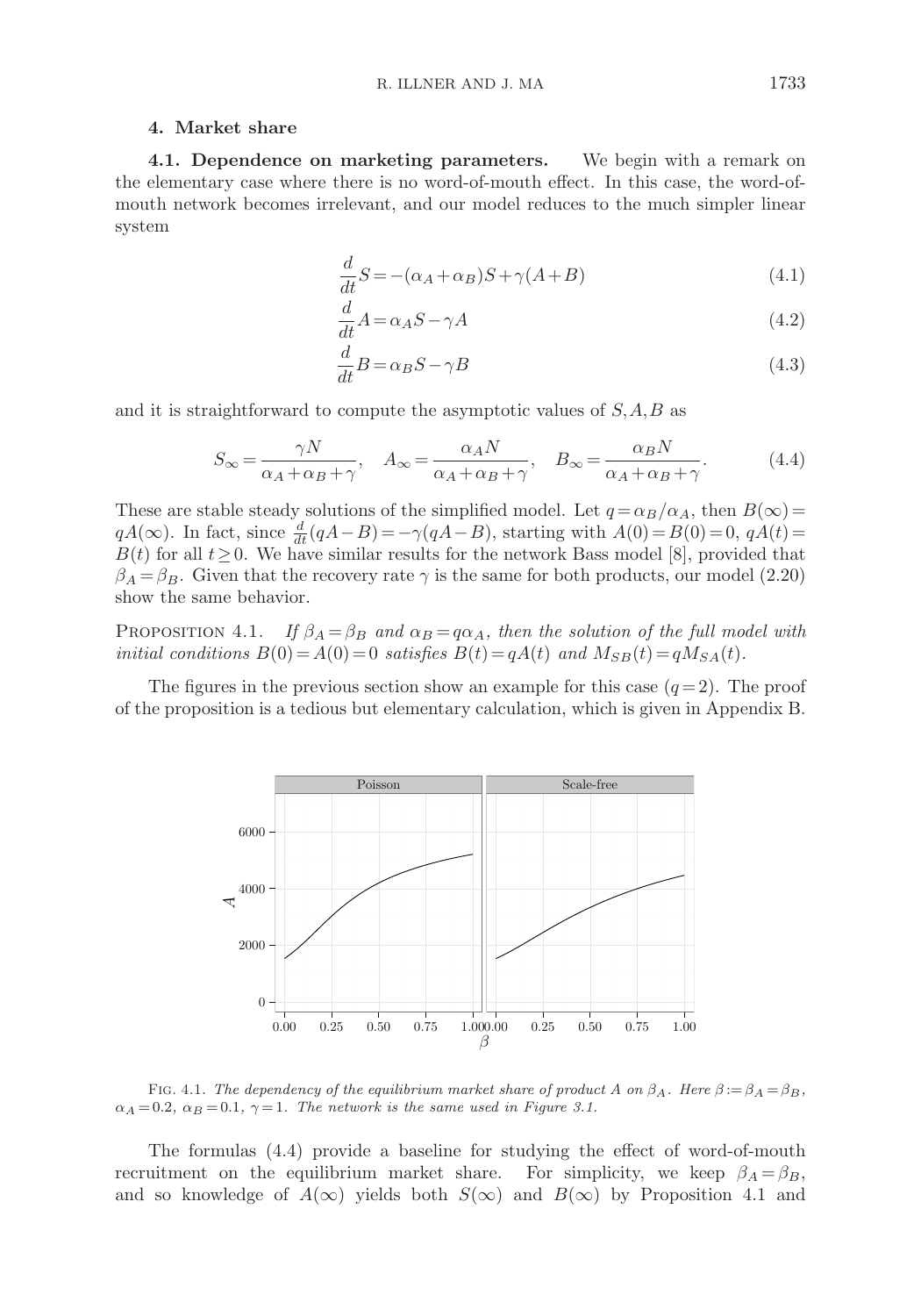

FIG. 4.2. The dependency of the equilibrium market share of product B on  $\beta_B$ , with  $\beta_A = 1$ . The networks,  $\alpha_A$ ,  $\alpha_B$ , and  $\gamma$  are the same as in Figure 4.1.



FIG. 4.3. The time evolution of market shares of products A and B, with  $\beta_A = 1$ ,  $\beta_B = 0.7$ ,  $\alpha_A = 0.02$ , and  $\alpha_B = 0.01$ . The networks are the same as in Figure 3.1.

 $S(\infty) + A(\infty) + B(\infty) = N$ . Figure 4.1 shows the influence of word-of-mouth recruitment rates with  $\beta_A = \beta_B$ . Not surprisingly, word-of-mouth recruitment is a significant factor in gaining market share.

Figure 4.2 shows the equilibrium market share of product B as a function of  $\beta_B$ , with a fixed  $\beta_A$ . We observe that the equilibrium market share of B starts with negligible values if  $\beta_B = 0$ , then increases slowly with  $\beta_B$ , and finally increases quickly as  $\beta_B$  grows beyond 0.5. However, because of the presence of advertisements there is no threshold phenomenon.

When  $\beta_B$  is small, even though the equilibrium market share of product B is small, it can still initially catch a significant market share, but then be out-competed by A. Eventually its market share declines to a small value as is illustrated in Figure 4.3. This is reminiscent of the competitions between Betamax and VHS video tape formats, and between HD DVD and Blu-ray Disc formats, which showed a similar pattern.

Figure 4.7 shows  $p_S(k)$  for the model presented by Li *et al.* [8]. It is clear that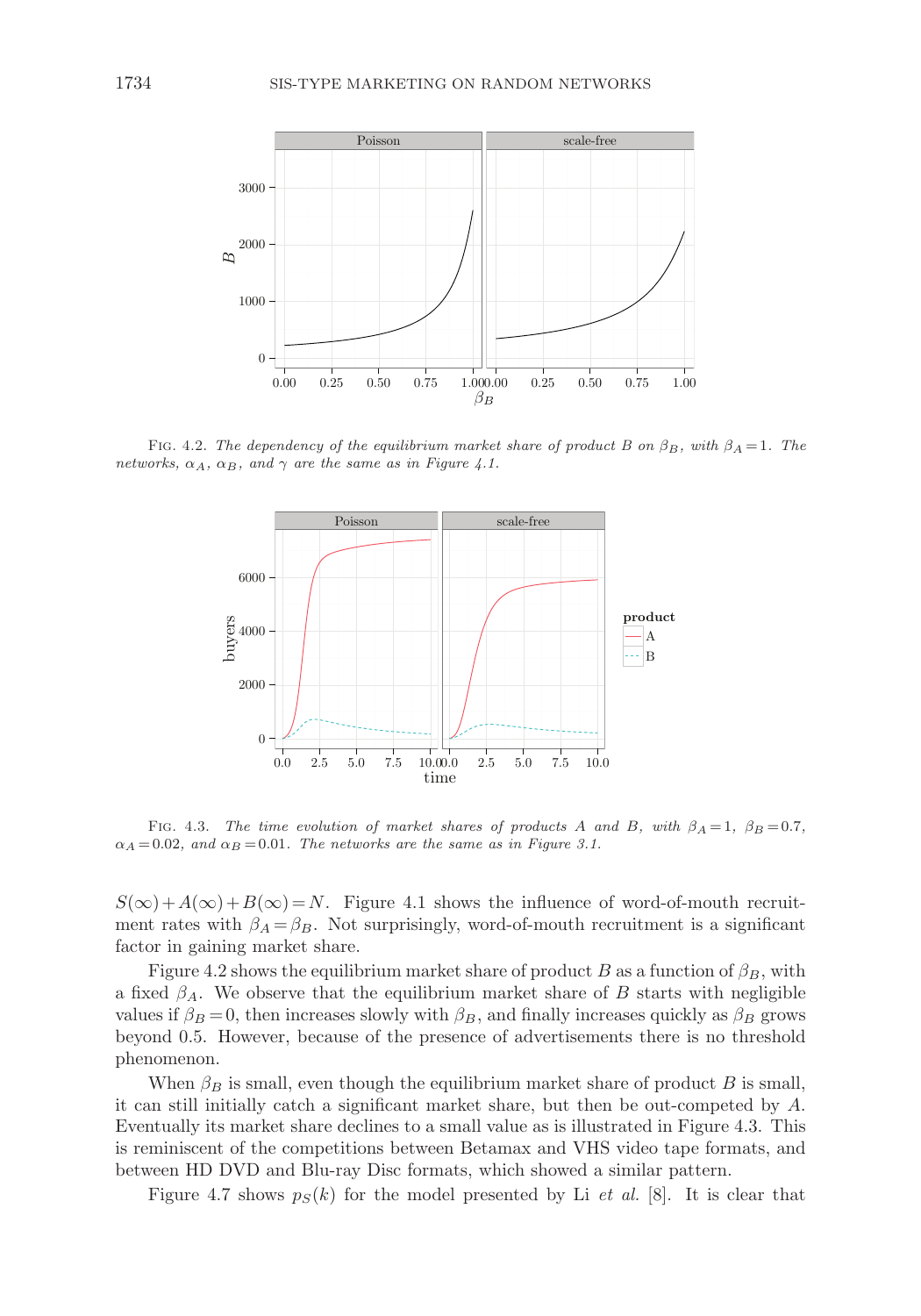

FIG. 4.4. The final market share of Product A as a function of the average degree  $\langle k \rangle$ , with a fixed per node transmission rate  $\beta_A \langle k \rangle = \beta_B \langle k \rangle = 5$ . The variance of the degree distribution of the binomial networks are half of that of the Poisson networks with the same  $\langle k \rangle$ , the variances of the bimodal network are 1, and those of the regular network are 0. The parameters  $\alpha_A$ ,  $\alpha_B$ , and  $\gamma$  are identical to those in Figure 3.1.



Fig. 4.5. The final market share of Product <sup>A</sup> as a function of the variance of the degree distribution on binomial networks and bimodal networks with identical average degree. The marketing parameters are the same as in Figure 3.1.

the edge chaos assumption is valid for all time in this model. Thus, repeat purchase will gradually introduce correlation between the degree of a susceptible node and the probability that its neighbours are susceptible.

**4.2. Dependence on the network degree distribution.** To illustrate the dependence of the final market share on the underlying social network, we fix the average per node transmission rate  $\lambda_A = \beta_A \langle k \rangle$  and  $\lambda_B = \beta_B \langle k \rangle$  and vary the degree distribution. Fixing  $\lambda_A$  and  $\lambda_B$  guarantees that, in the homogeneous mixing limit, the final market shares on networks approach those in a homogenous population. We consider the following examples: Poisson (Erd˝os–R´enyi) random networks with average degree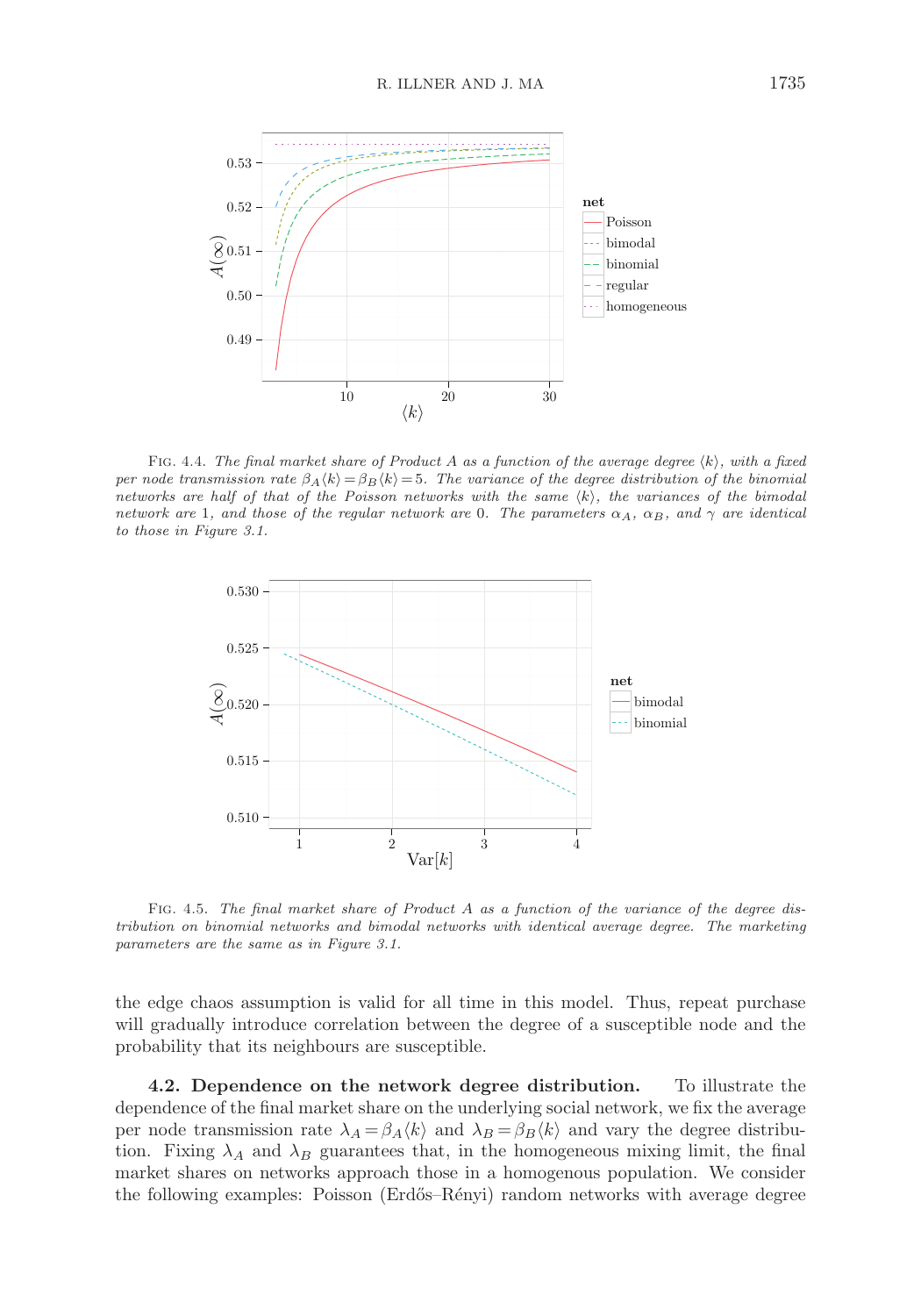

FIG. 4.6. The time evolution of  $p_S$  as a function of the degree of the source node, for the simulations shown in Figure 3.1. Each curve represents  $p_S(k)$  at a specific time.



FIG. 4.7. The time evolution of  $p_S$  as a function of the degree of the source node, for the Li et al. [8] model. Each curve represents  $p_S(k)$  at a specific time. Marketing parameters and the networks are identical to Figure 3.1, except that  $\gamma = 0$ .

 $\langle k \rangle$ , binomial random networks with half the variance of the Poisson networks for the same average degree, bimodal networks with degrees  $\langle k \rangle \pm 1$  (and thus with variance 1), and regular networks on which all nodes have the same degree  $\langle k \rangle$ . The final market shares  $A(\infty)$  of the solutions of our model (2.20) on these networks are compared to the final market share of the homogeneous model (2.21) in Figure 4.4 (we do not present the final market shares for product B; the figures would look similar.) It is visible that the final market shares on social networks increase and approach that in a homogeneously mixed population as the average degree  $\langle k \rangle$  becomes large. This shows that the network structure slows the product diffusion. Furthermore, networks with a larger variance result in a smaller final market share. To illustrate this further, the final market share on binomial networks and bimodal networks with identical average degree are shown in Figure 4.5. It shows that the final market share indeed decreases with the variance.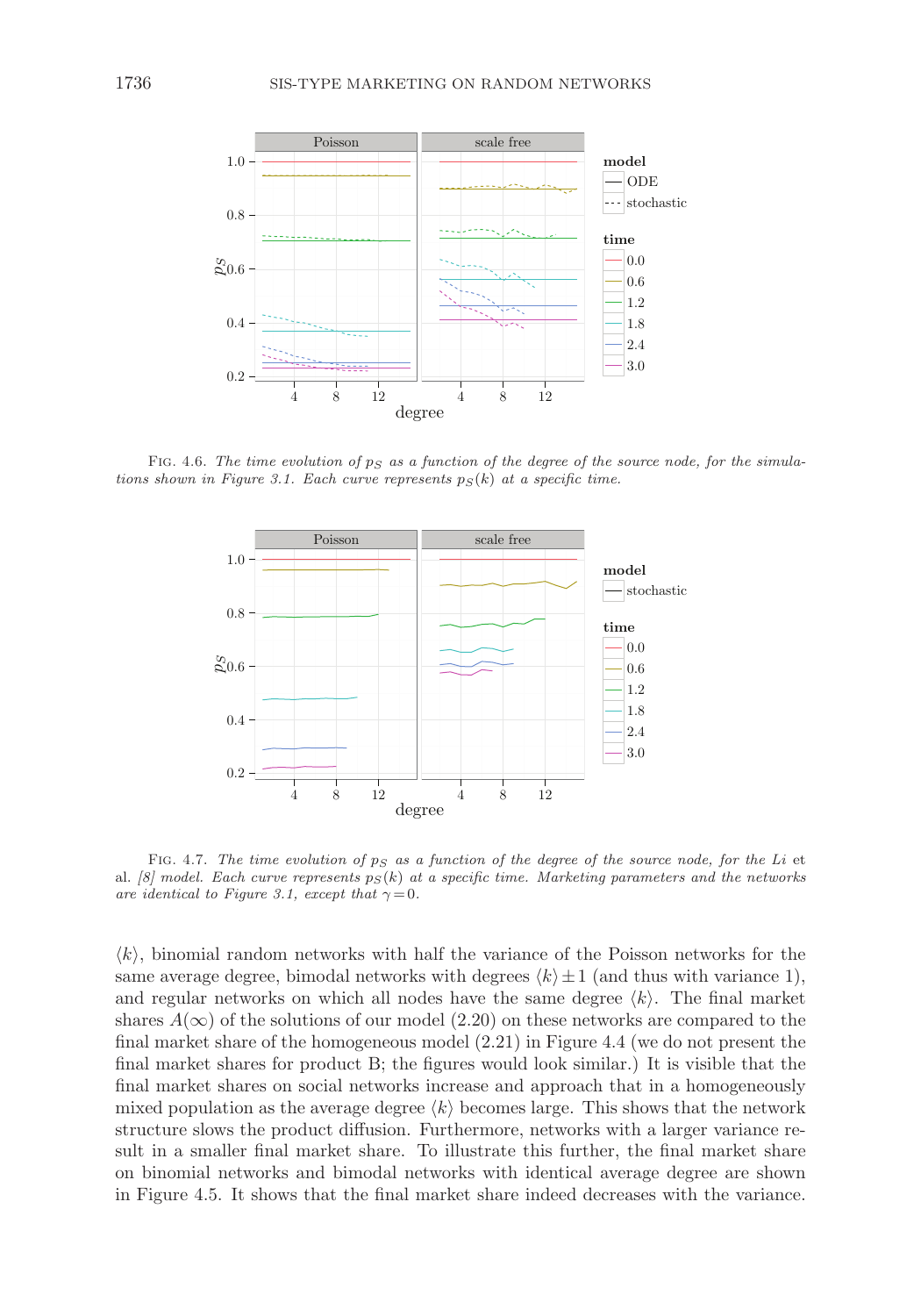In addition, the thrid and higher moments of the degree distribution also have a small influence on the final market share.

# **5. On the validity of the edge chaos assumption**

Our model, like the earlier model presented by Li  $et al. [8]$ , is closed by using the edge chaos assumption. In this section, we perform a check of the validity of this assumption. Since the random network is fully characterized by its degree distribution, we scrutinize whether the probability that a neighbour of a susceptible is susceptible (or a buyer) depends on the degree of the source node, i.e., whether  $p_S = M_{SS}/M_S$ ,  $p_A = M_{SA}/M_S$ , and  $p_B = M_{SB}/M_S$  will in microscopic simulations depend on the degree of the source node (and hence contradict the edge chaos assumption: the independence of k of these terms is a necessary, but not sufficient conditions for edge chaos). To do so, we compute the average fraction of susceptible neighbours across all susceptible nodes with a degree k, namely,  $p_S(k) = M_{SS}^{(k)}/(kS_k)$  where  $M_{SS}^{(k)}$  is the total number of susceptible neighbours of degree-k susceptible nodes. The time evolution of  $p_S(k)$  is shown in Figure 4.6. It appears that this test is consistent with the edge chaos assumption during the growth phase of the product diffusion, i.e.,  $p<sub>S</sub>(k)$  is independent of k. But as the diffusion process reaches equilibrium,  $p_S(k)$  decreases with the degree k, i.e., there is an anticorrelation between the degree of a susceptible source node and the probability that its neighbour is susceptible.

## **6. Conclusion, remarks, and outlook**

We have introduced a model for SIS-market competitions on random graphs based on node and edge dynamics. An "edge chaos" assumption is used to close the dynamic equations for the fractions of edge types. The model was tested for Poisson and scale free random networks and showed very good agreement with averaged microscopic simulations. Both analytical and numerical studies on equilibrium market shares were conducted, including some predictions of final market share as a function of advertising and word-of-mouth recruitment efforts, and as a function of network parameters. We also showed that the model is consistent with the homogeneous limit case arising in the limit  $N \to \infty$  for a complete graph.

A weakness of our model is that it makes predictions about averages but not about fluctuations, and this is where the underlying type of random network may really make a difference. The numerical experiments regarding product diffusion on scale-free networks are a case in point. Further, our assumption of edge chaos is, as seen above, only an approximation, and its viability will depend on the network type.

In our model (2.20), we assume that the recovery rates for the two products are identical. In reality, they may be different. It is straightforward to incorporate different recovery rates in our model. It may also be interesting to consider the word-of-mouth transmission rates  $\beta_A$  and  $\beta_B$  fading with time, because the interest to talk about a new product may disappear. Even though  $\beta_A$  and  $\beta_B$  are assumed constants, they represent the average transmission rates in the network. A harder but interesting question is how the variances of transmission rates affect the dynamics. More profoundly, market dynamics may change the network itself, which may invalidate our edge chaos assumption.

As presented, our model assumes constant advertising rates. However, the number of potential buyers decreases with time. Thus advertisements becomes less efficient over time. With a limited advertising budget, a company may choose to advertise intensely to gain initial market share, then ramp down. Our model can likely be useful in finding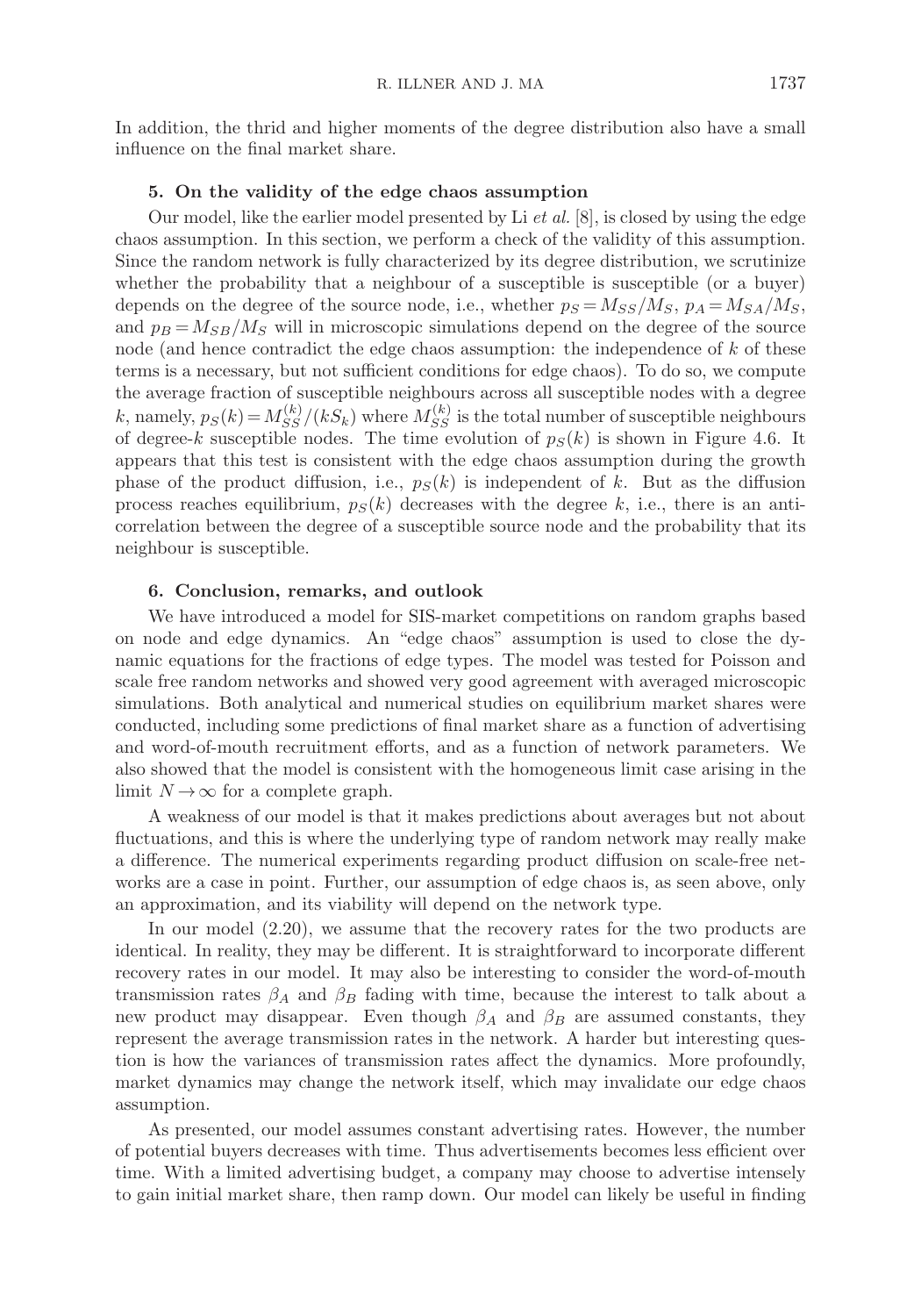optimal strategies in allocating advertisement efforts.

**Appendix A. Proof of the homogeneous mixing limit.** In the limit of a homogeneous mixing population, i.e., on a complete graph, the fraction of edges belonging to  $M_{SA}$ , namely  $x = \frac{M_{SA}}{N(N-1)}$ , should equal to  $y = \frac{SA}{N(N-1)}$ . To show that our model gives this limit, we first derive the dynamics of the fraction  $x$ . On a complete graph  $M<sub>S</sub> = (N-1)S$ ,  $M<sub>A</sub> = (N-1)A$ , and  $E = (N-1)$ . For simplicity we only study a single product model, i.e., all the dependent variable referring to the product  $B$ , namely  $B$ ,  $M_{SB}, M_B, M_{AB}, \alpha_B, \text{ and } \beta_B, \text{ are } 0. \text{ Then, from } (2.13)$ 

$$
x' = \frac{M'_{SA}}{N(N-1)}
$$
  
= -\beta\_A x - \gamma x + \gamma(\frac{A}{N} - x) + \alpha\_A(\frac{S}{N} - x) - \alpha\_A x  
+ \beta\_A \frac{N(N-1)x}{S} [\frac{S}{N} - x] - \beta\_A \frac{x^2 N(N-1)}{S}  
= \beta\_A (N-2)x + \gamma(\frac{A}{N} - 2x) + \alpha\_A (\frac{S}{N} - 2x) - 2\beta\_A (N-1) \frac{x^2}{S/N}.

The seven terms on the right correspond, in order, to the terms labelled 1,2,3,8,9,5,7 in (2.13). For examples, Term 4 there becomes  $\frac{M_{AA}}{N(N-1)} = \frac{A(N-1) - MSA}{N(N-1)} = \frac{A}{N} - x$ .

Now, let  $\lambda_A = \lim_{N \to \infty} \beta_A N$  be constant. We convert to fractions  $s := S/N, a = A/N$ then, as  $N \to \infty$ ,

$$
x' = \lambda_A x - 2\lambda_A \frac{x^2}{s} + \gamma(a-2x) + \alpha_A(s-2x).
$$

On the other hand,

$$
y' = \frac{S'A + SA'}{N(N-1)}
$$
  
= 
$$
\frac{-\beta_A M_{SA}A - \alpha_A SA + \gamma A(N-S) + \beta_A M_{SA}S + \alpha_A S(N-A) - \gamma SA}{N(N-1)}
$$
  
= 
$$
\beta_A N x \frac{S-A}{N} + \alpha_A (\frac{S}{N-1} - 2y) + \gamma (\frac{A}{N-1} - 2y).
$$

In the limit  $N \to \infty$ ,

$$
y' \!=\! \lambda_A x \!-\! 2 \lambda_A x a \!+\! \alpha_A (s \!-\! 2y) \!+\! \gamma (a \!-\! 2y)
$$

Thus, using that in the limit  $y = sa$ ,

$$
(x-y)' = -2\lambda_A x \left(\frac{x}{s} - a\right) - 2\alpha_A (x-y) - 2\gamma (x-y)
$$

$$
= -2\frac{\lambda_A x}{s} (x-y) - 2\alpha_A (x-y) - 2\gamma (x-y).
$$

Given that  $x(0) = y(0) = 0$ , this guarantees that  $x = y$  for all time t. For the fully connected model the equation (2.13) are redundant, as in this case  $M_{SA} = SA$ . In particular, as  $N \to \infty$ ,

$$
p_A = \frac{M_{SA}}{(N-1)S} = \frac{A}{N} \rightarrow a
$$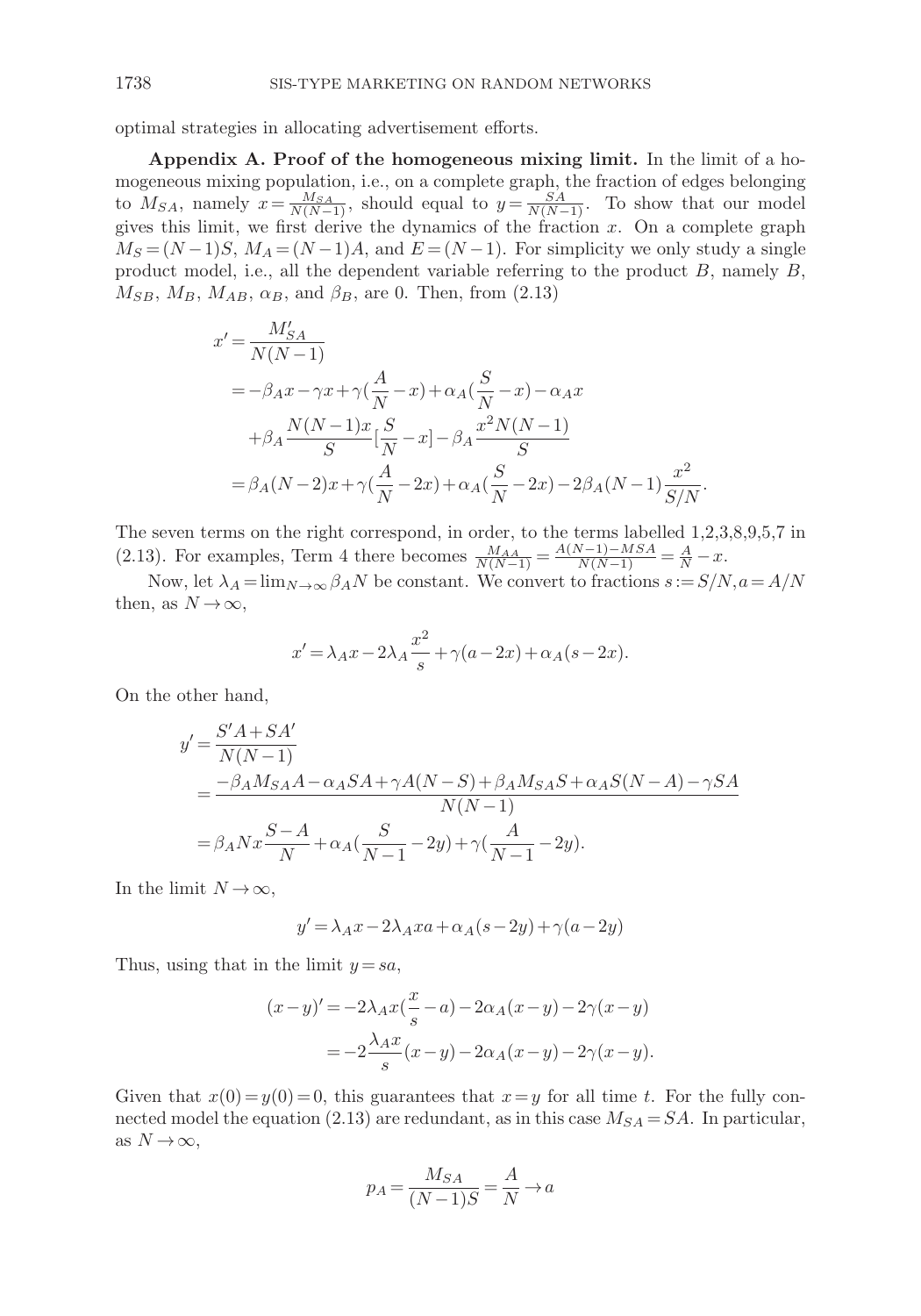and

$$
S'=S_{N-1}'=-\lambda\frac{A}{N}S-\alpha_AS+\gamma A.
$$

Similarly, we can show that the full model has (2.21) as the limit.

**Appendix B. Proof of Proposition 4.1.** Multiply equation (2.6) by  $q = \alpha_B/\alpha_A$ and subtract from equation (2.7). With the assumption  $\beta_A = \beta_B = \beta$ , this gives

$$
\frac{d}{dt}(B-qA) = \beta(M_{SB}-qM_{SA}) - \gamma(B-qA).
$$

Thus, provided that  $M_{SB} = qM_{SA}$  and  $B(0) - qA(0) = 0$ , this implies that  $B - qA = 0$  is a solution, which is the result of the proposition.

To show that  $M_{SB}-qM_{SA}=0$ , multiply equation (2.13) by q and subtract from equation (2.14). This gives

$$
\frac{d}{dt}(M_{SB} - qM_{SA}) = -\beta(M_{SB} - qM_{SA}) - \gamma(M_{SB} - qM_{SA})
$$

$$
+ \gamma(M_B - M_{SB} - qM_A - qM_{SA})
$$

$$
+ \beta \frac{EM_{SS}}{M_S}(M_{SB} - qM_{SA})
$$

$$
- \beta \frac{E}{M_S}(M_{SB} - M_{SA})(M_{SB} - qM_{SA})
$$

$$
+ (\alpha_B + \alpha_A)(M_{SB} - qM_{SA}). \tag{B.1}
$$

Again, provided that  $M_{SB}(0)-qM_{SA}(0)=0$ , which is true given  $A(0)=B(0)=0$ ,  $M_{SB}-qM_{SA}=0$  is a solution provided  $M_B=qM_A$ .

Similarly, multiply equation  $(2.8)$  by q and subtract from equation  $(2.9)$ . This gives

$$
\frac{d}{dt}(M_B - qM_A) = \beta(E+1)(M_{SB} - qM_{SA}) - \gamma(M_B - qM_A). \tag{B.2}
$$

Note that  $M_{SB} - qM_{SA} = 0$  and  $M_B - qM_A = 0$  are a solution of the system (B.1) and (B.2). Thus, with the initial condition  $A(0) = B(0) = 0$ ,  $M_{SB} - qM_{SA} = 0$ , and  $M_B$  $qM_A = 0$  hold for all time  $t \geq 0$ . Thus, Proposition 4.1 holds.

#### REFERENCES

- [1] F.M. Bass, A simultaneous equation regression study of advertising and sales of cigarettes, J. of Marketing Research, 6, 291–300, 1969.
- [2] J.A. Dodson Jr and E. Muller, Models of new product diffusion through advertising and word-ofmouth, Manage. Sci., 24, 1568–1578, 1978.
- [3] D.T. Gillespie, A general method for numerically simulating the stochastic time evolution of coupled chemical reactions, J. Comput. Phys., 22, 403–434, 1976.
- [4] D.T. Gillespie, Exact stochastic simulation of coupled chemical reactions, J. Phys. Chem., 81, 2340–2361, 1977.
- [5] T. House and M.J. Keeling, Insights from unifying modern approximations to infections on networks, Physical Review D Particles Fields, 84(12), 5241–5259, 2011.
- [6] W.A. Kamakura and S.K. Ealasubramanian, Long-term forecasting with innovation diffusion models: The impact of replacement purchases, Journal of Forecasting, 6, 1–19, 1987.
- [7] M.J. Keeling and K.T.D. Eames, Networks and epidemic models, J. R. Soc. Interface, 2, 295–307, 2005.
- [8] M. Li, R. Edwards, R. Illner, and J. Ma, Marketing new products: Bass models on random graphs, Commun. Math. Sci., 13, 497–509, 2015.